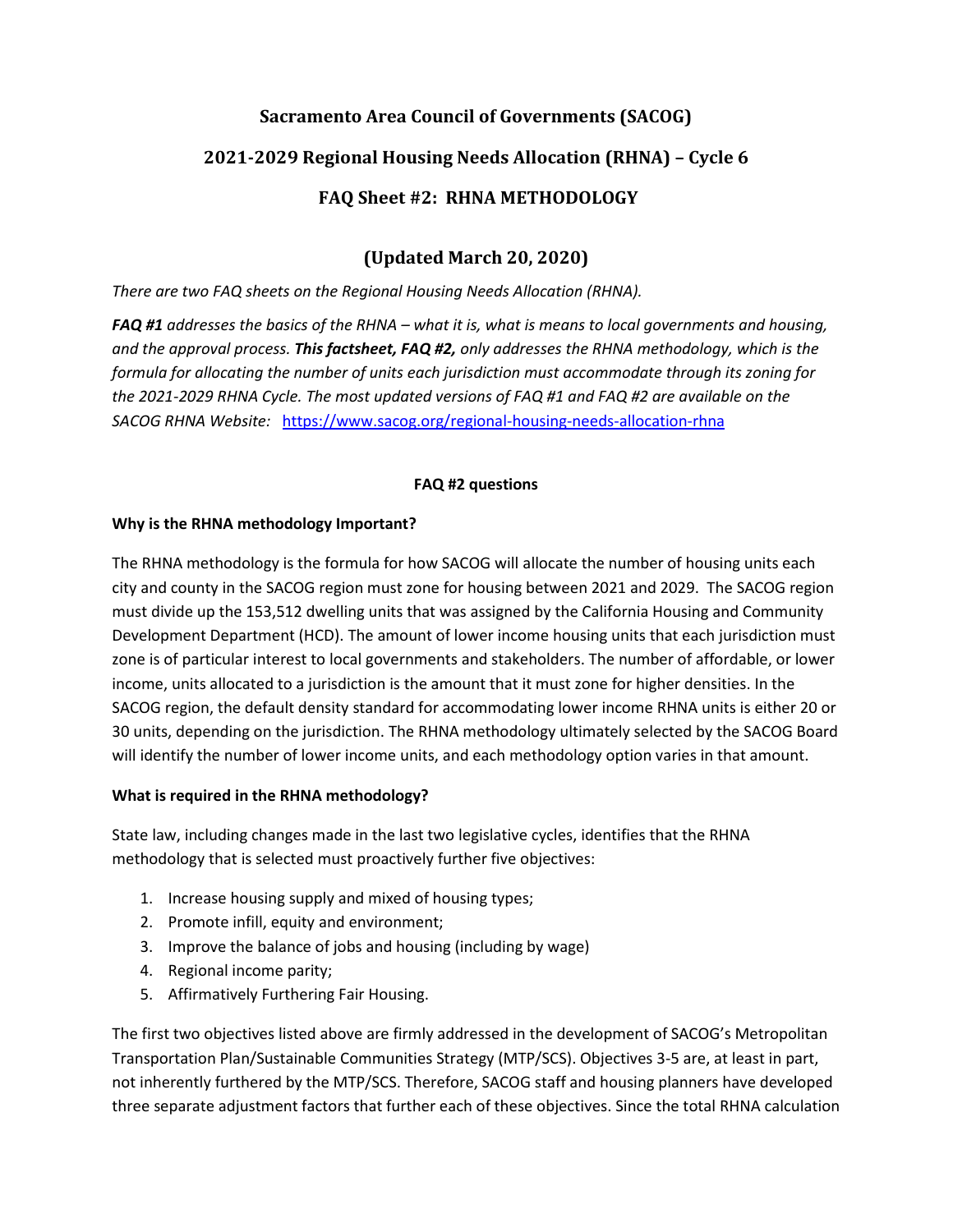is determined by the MTP/SCS growth proportion, these adjustment factors instead adjust the number of lower-income units assigned to each jurisdiction.

#### **How were the draft methodology options developed?**

SACOG staff met eight times, starting in July, 2018, with the housing planners from the affected cities and counties to develop the four different RHNA methodology options. At these meetings, housing planners discussed the requirements of the State, the data sources available, and draft allocations.

#### **What are the two types of numbers the RHNA methodology allocates.**

As noted in FAQ #1, the selected RHNA methodology will allocate two types of numbers. First, the over all allocation is the total number of units each jurisdiction receives for all income categories. That number is formulaic and is directly proportional to the number of units the jurisdiction is expected to grow from 2016-2035 in the MTP/SCS. That number does not change regardless of the methodology option selected, and the collectively regional total must add up the 153,512 total units, as required by the state.

The second type of number is the allocation by each income category (see FAQ #1 for the four income categories). There are four income categories, and they must add up to the total allocation just described above. The four methodology options result in different the allocations to the number of lower two income categories (very low and low income categories are the "affordable income" or "lower income" categories). Again, this is the number of units that the jurisdiction must zone highdensity residential.

#### **What are the key factors and differences in the four draft methodology options?**

In September, 2019, the SACOG Board of Directors approved releasing for public comment four draft RHNA methodology options for consideration. All four options address the required state objectives stated above. The options were developed in 2019 with the housing planners from the cities and counties in the region. The key difference between the four options are the degree to which three differentiating objectives are emphasized: (i) Improve the balance of jobs and housing (including by wage), (ii) Regional income parity; and (iii) Affirmatively Furthering Fair Housing.

- Option A places a high emphasis on all three objectives.
- Option B places a moderate emphasis on all three objectives.
- Option C places a high emphasis on Affirmatively Furthering Fair Housing and Jobs Housing Fit, and a moderate emphasis on Regional Income Parity.
- Option D places a high emphasis on Jobs Housing Fit and a moderate emphasis on Regional Income Parity and Affirmatively Furthering Fair Housing.

#### **Where are the allocations with each associated methodology option?**

The Draft RHNA Methodology Menu contains more detailed background about methodology options. The menu may be found on SACOG's RHNA website: [https://www.sacog.org/regional-housing-needs-](https://www.sacog.org/regional-housing-needs-allocation-rhna)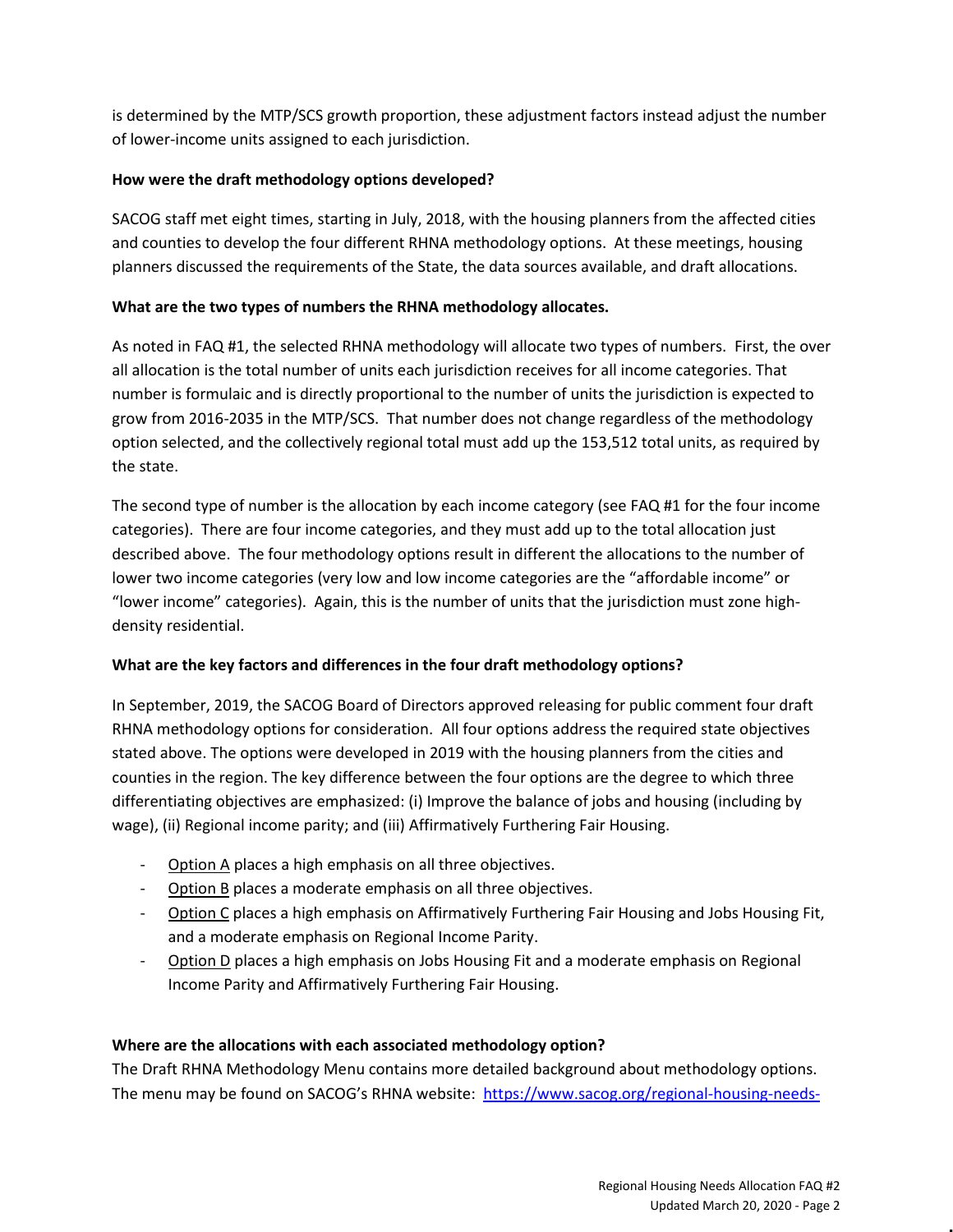[allocation-rhna](https://www.sacog.org/regional-housing-needs-allocation-rhna) The last page of that packet (page 18) shows a comparison of the four draft methodologies in terms of allocation to each jurisdiction. The table shows the number of total RHNA units that the jurisdiction much plan for in all income categories combined; this number does not change for any of the RHNA options. The table also shows the number of lower income units (the combined very low and low income categories) that is allocated to each jurisdictions for Options A, B, C and D.

#### **Which methodology did the SACOG Board adopt and why?**

The SACOG Board of Directors adopted the staff's recommendation of Option C at its November 21, 2019 meeting. The vote was nearly unanimous with one dissenting vote.

The staff made this recommendation because this option employs a moderate impact from the regional income parity adjustment, a high impact from the affirmatively furthering fair housing adjustment, and a high impact from the jobs-housing fit adjustment. Option C incorporates the input heard from the public and local planners that there is potential overlap between the regional income parity and the affirmatively furthering fair housing adjustment factors. While the adjustment factors must be applied separately, the household income and high opportunity metrics do correlate. SACOG staff believed that Option C both meaningfully furthers the RHNA objectives and is receptive to the feedback and input received through the development of the RHNA methodology. Based on the public comments, and the board's deliberation, it ultimately approved Option C.

## **What was the process for public comment on the methodology options, and what was the process for the final decision?**

The SACOG Board released for public comment the draft methodology options on September 19, 2019.

SACOG contacted known interested parties about the draft methodologies and the California Housing Community Development Department, as required by law. Comments that were sent to SACOG by November 8, 2019 were included in the staff report for the Board's November 21, 2019 meeting along with written responses by the SACOG staff. Any comments after November 8 were handed to the board at the November 21 meeting and were included in the public record.

The SACOG Board held a public hearing on October 31, 2019 to hear public comments on any of the methodology options, including the staff's recommendation of Option C. Some individual board members made comments on the methodologies at that meeting. This public hearing was held three weeks in advance of the board action to adopt the methodology so that staff and board had time to consider public comments.

## **What RHNA methodology option did the SACOG Board adopt?**

On November 21, 2019, the SACOG Board of Directors selected Methodology Option C. The vote was near unanimous, with one dissenting vote. The allocations associated with Option C are found at the SACOG RHNA website at <https://www.sacog.org/regional-housing-needs-allocation-rhna>

## **What was the appeal process for local agencies?**